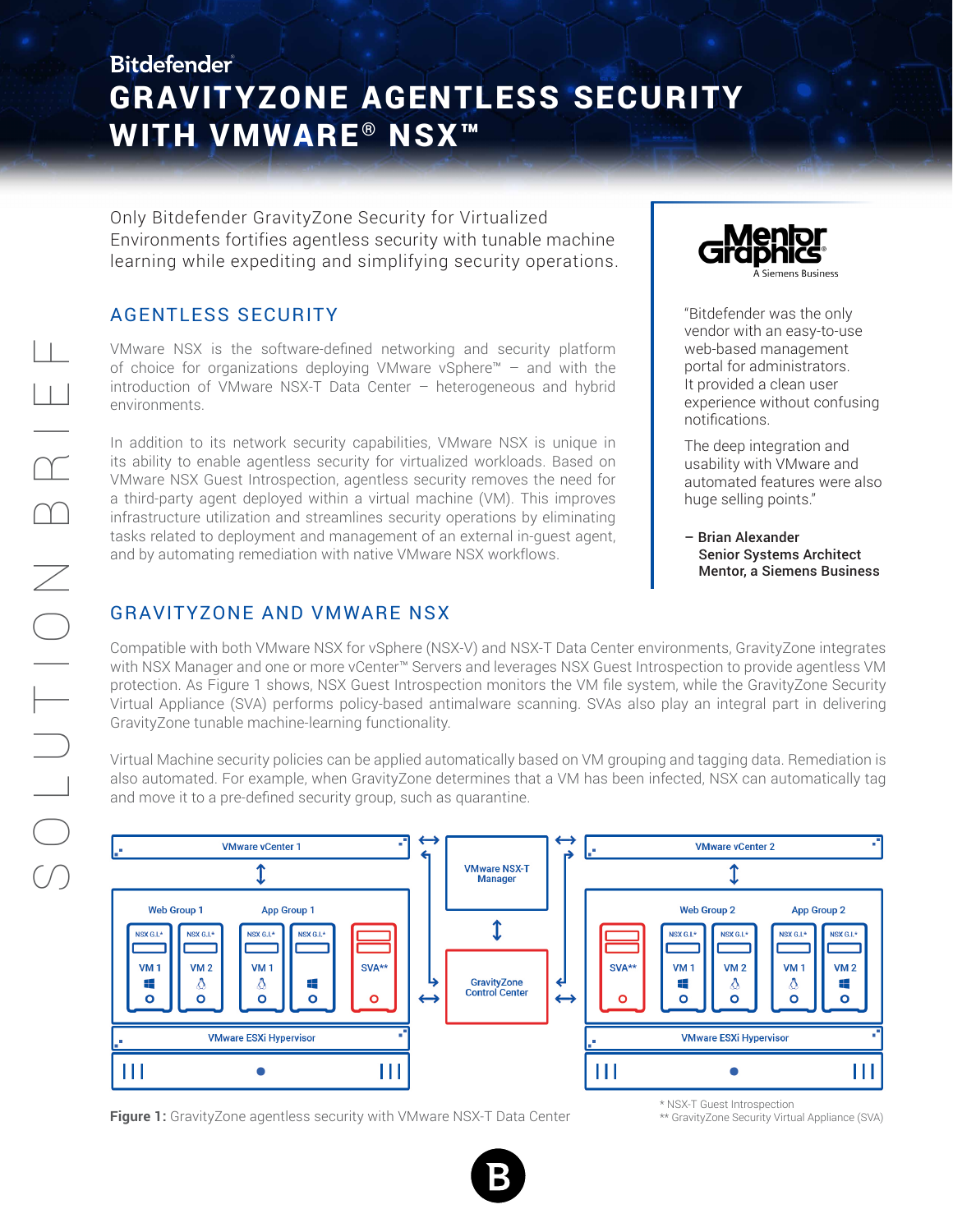Bitdefender machine learning models use 40,000 static and dynamic features.

They are continuously trained on trillions of samples from hundreds of millions of endpoints globally.

This ensures GravityZone effectiveness in malware detection and minimizes false positives.

## NSX-READY TUNABLE MACHINE LEARNING

With Bitdefender HyperDetect tunable machine-learning, VMware NSX customers can protect their software-defined datacenter from a broad spectrum of threats with speed, low administrative overhead and minimal system impact. This powerful pre-execution defense layer features machine-learning models and advanced heuristics trained to spot infections and malware-obfuscation techniques.

As shown in Figure 2, HyperDetect allows administrators to adjust aggressiveness levels in detecting different threats to suit the context and risk profile of their organization. This lets customers detect high-probability, high-impact attacks while minimizing false positives on lower-risk threats.

For example, to prevent ransomware from disrupting datacenter operations, administrators can set the HyperDetect level for ransomware to "Aggressive." If grayware poses a lower risk, the organization can set HyperDetect to "Permissive" to minimize the number of alerts for grayware. Once a threat is detected, HyperDetect can take policy-driven action, such as denying file execution or deleting a file, or simply alert and report.

| <b>Bitdefender</b><br>GravityZone |                                    |                 |
|-----------------------------------|------------------------------------|-----------------|
| Dashboard                         | General                            | $+$             |
| Incidents                         | Antimalware                        |                 |
| <b>Blocklist</b>                  | On-Access                          |                 |
| Search                            | On-Demand                          |                 |
| <b>Network</b>                    | <b>Hyper Detect</b>                |                 |
| Patch Inventory                   | Settings                           |                 |
| Packages                          | <b>Security Servers</b>            |                 |
| <b>Tasks</b>                      | Sandbox Analyzer                   |                 |
| <b>Policies</b>                   | $\hat{\mathbb{H}}$ Firewall        | $\! + \!\!\!\!$ |
| <b>Assignment Rules</b>           | $\equiv$<br><b>Content Control</b> | $+$             |
| <b>Reports</b>                    |                                    |                 |
| Quarantine                        | <i>S</i> Patch Management          |                 |
| <b>Accounts</b>                   | Device Control                     | $+$             |
| <b>User Activity</b>              | <sup>e3</sup> ) Relay              | $+$             |
| Sandbox Analyzer                  | ES Exchange Protection             | $\! +$          |
| <b>Manual Submission</b>          | ô<br>Encryption                    | $\ddot{}$       |
|                                   | $\circledR$<br><b>EDR Sensor</b>   | $+$             |
|                                   |                                    |                 |

**Figure 2:** HyperDetect helps maximize detection rates while reducing false positives

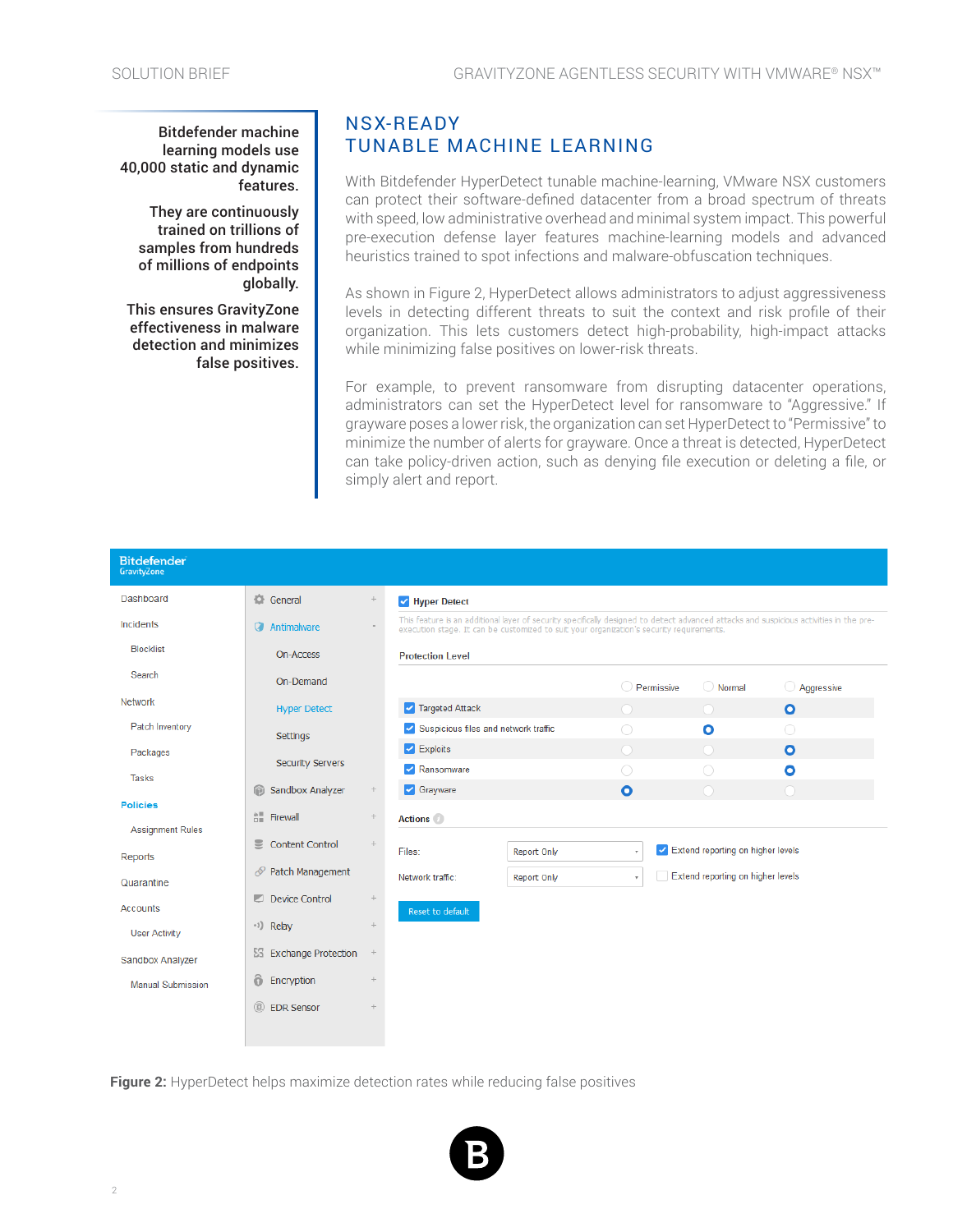## PROTECT WITH GRAVITYZONE

#### Stronger Security Against Advanced Threats

Only GravityZone fortifies NSX-enabled agentless antimalware scanning with the advanced threat-detection capabilities of HyperDetect tunable machine learning.

#### Greater Operational Efficiency, Faster Time-to-Security

GravityZone native integration with NSX Manager and vCenter Server simplifies security management and automates deployment and orchestration of security services. For example, IT administrators can:

- Eliminate tasks related to in-quest agent management.
- Assign and manage GravityZone security policies directly from NSX Manager, without learning new tools.
- Apply VM-security and network security policies at the same time, shortening time-to-protection.
- Automate manual threat-remediation efforts by leveraging NSX native workflows.

#### Better Infrastructure Performance and ROI

With no third-party security agent in VMs and Bitdefender proprietary scanning and caching algorithms, the GravityZone NSX agentless solution reduces the "performance tax" traditional security imposes on infrastructure. This accelerates bootup, login and application response times (improving end-user experience) and frees up resources to run production workloads (increasing virtualization density).

### PARTNERSHIP

Bitdefender has been a VMware Technology Alliance Partner (TAP) since 2013. In addition to working with VMware to validate NSX Guest Introspection for Linux, Bitdefender is a Design Partner and the first vendor to support agentless security with VMware NSX-T Data Center.



"GravityZone provided the highest levels of reliable security without slowing down computers and impacting the users' experience."

– Matt Ulrich Network Administrator Speedway Motorsports



"Bitdefender is essentially invisible because it runs without any impact on response times or consolidation ratios, except that it makes our infrastructure extremely secure. Employees don't even know it's there. Bitdefender is our silent hero."

– Dan Reynolds Senior System Administrator BLDD Architects